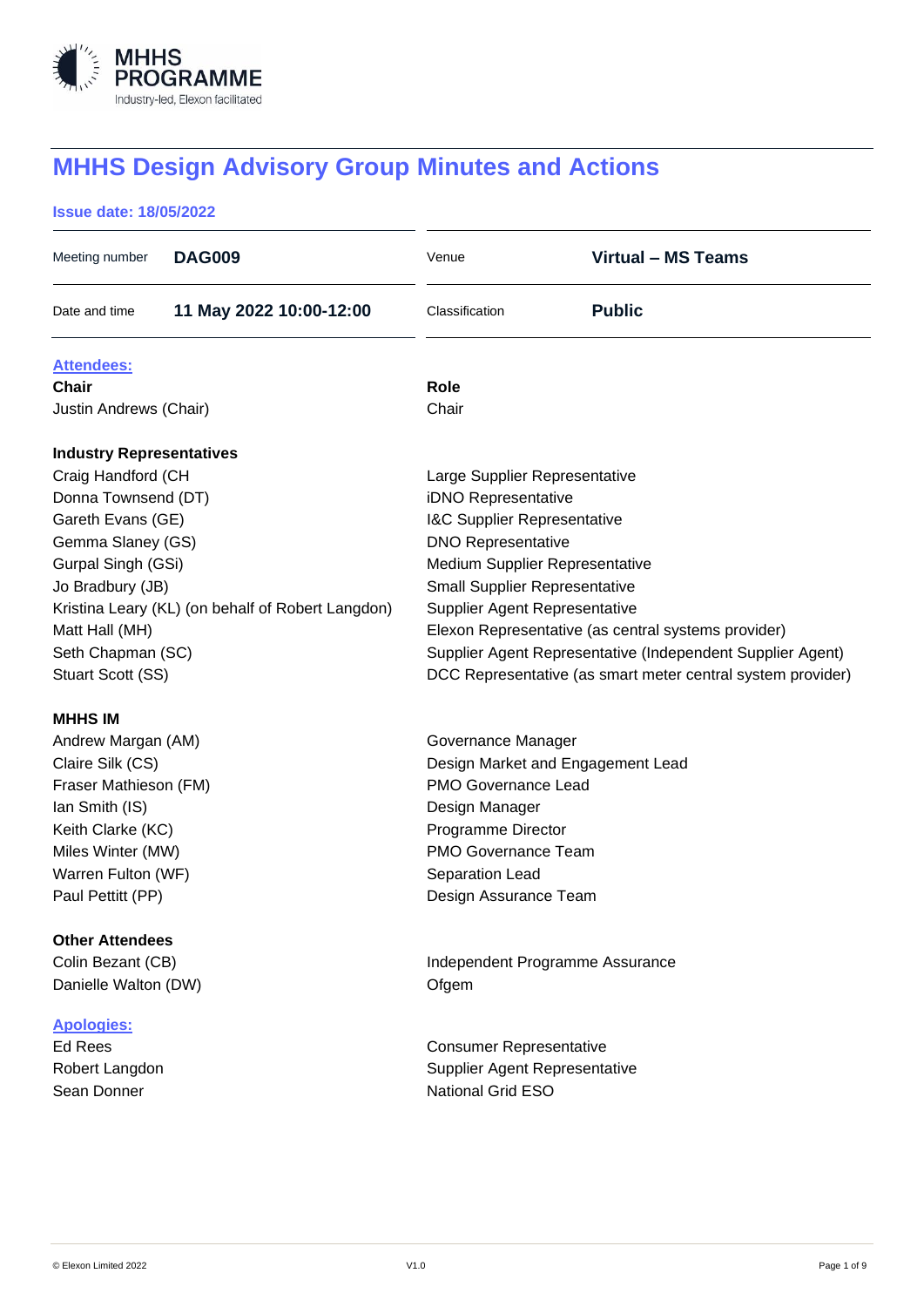# **Actions**

| <b>Area</b>                         | <b>Action Ref</b> | <b>Action</b>                                                                                                                                                                                                 | Owner                       | <b>Due Date</b> |
|-------------------------------------|-------------------|---------------------------------------------------------------------------------------------------------------------------------------------------------------------------------------------------------------|-----------------------------|-----------------|
| <b>Minutes and</b><br>actions       | DAG09-01          | Liaise with Programme SRO team to present<br>information to DAG on the IPA work package related to<br>the scope of independent assurance on Programme<br>design work                                          | Chair                       | 08/06/2022      |
|                                     | DAG09-02          | Share list of the design document repository user group<br>volunteers with DAG members                                                                                                                        | Programme<br>(Paul Pettitt) | 18/05/2022      |
|                                     | DAG09-03          | Provide detailed action plan for resolution of open<br>design issues against T1 design artefacts                                                                                                              | Programme<br>(Claire Silk)  | 25/05/2022      |
|                                     | DAG09-04          | Produce guidance outlining how parties can engage<br>with design artefact review process, including how<br>issues can be raised                                                                               | Programme<br>(Claire Silk)  | 25/05/2022      |
|                                     | DAG09-05          | Programme to liaise with Programme Participants who<br>have queries on the Programme Design Team's<br>responses to comments on the Tranche 1 design<br>artefacts                                              | Programme<br>(lan Smith)    | 08/06/2022      |
|                                     | DAG09-06          | Advise constituents who have expressed concerns on<br>Programme responses to comments on Tranche 1<br>design artefacts to contact the Programme Design<br>Team (Design@mhhsprogramme.co.uk)                   | <b>DAG Members</b>          | 08/06/2022      |
|                                     | DAG09-07          | Add dependency to outstanding design issues log to<br>capture ongoing assessment of MDR TRT<br>requirements in relation to SEC MP162                                                                          | Programme<br>(lan Smith)    | 18/05/2022      |
| <b>Tranche 1</b><br><b>Approval</b> | DAG09-08          | Add dependency to outstanding design issues log<br>under routing to ensure other mechanisms for<br>publishing data to other parties is captured                                                               | Programme<br>(lan Smith)    | 18/05/2022      |
|                                     | DAG09-09          | Add dependency to outstanding design issues log<br>regarding technical resolution of delivery of load shape<br>data to non-DIP actors                                                                         | Programme<br>(lan Smith)    | 18/05/2022      |
|                                     | DAG09-10          | Add dependency to outstanding design issues log<br>relating to ensuring design collateral is sufficient to<br>enable code drafting. IS to review example of this and<br>confirm sufficient for code drafting. | Programme<br>(lan Smith)    | 08/06/2022      |
|                                     | DAG09-11          | Add dependency to outstanding design issues log<br>regarding Programme approach to resolving material<br>design issues which emanate from design assurance<br>process.                                        | Programme<br>(lan Smith)    | 08/06/2022      |
|                                     | DAG09-12          | Provide a clear plan for the resolution of the recorded<br>outstanding issues related to the Tranche 1 design<br>artefact approval                                                                            | Programme<br>(Design Team)  | 25/05/2022      |
| <b>Next Steps</b>                   | DAG09-13          | Consider whether further extraordinary DAG meeting<br>required to discuss latest information relating to the<br>Smart Energy Code (SEC) Modification Proposal (MP)<br>162                                     | Programme<br>(Design Team)  |                 |
|                                     | DAG09-14          | Issue correspondence to DAG members seeking<br>approval decisions on the latest Data Integration                                                                                                              | Programme<br>(PMO)          | 13/05/2022      |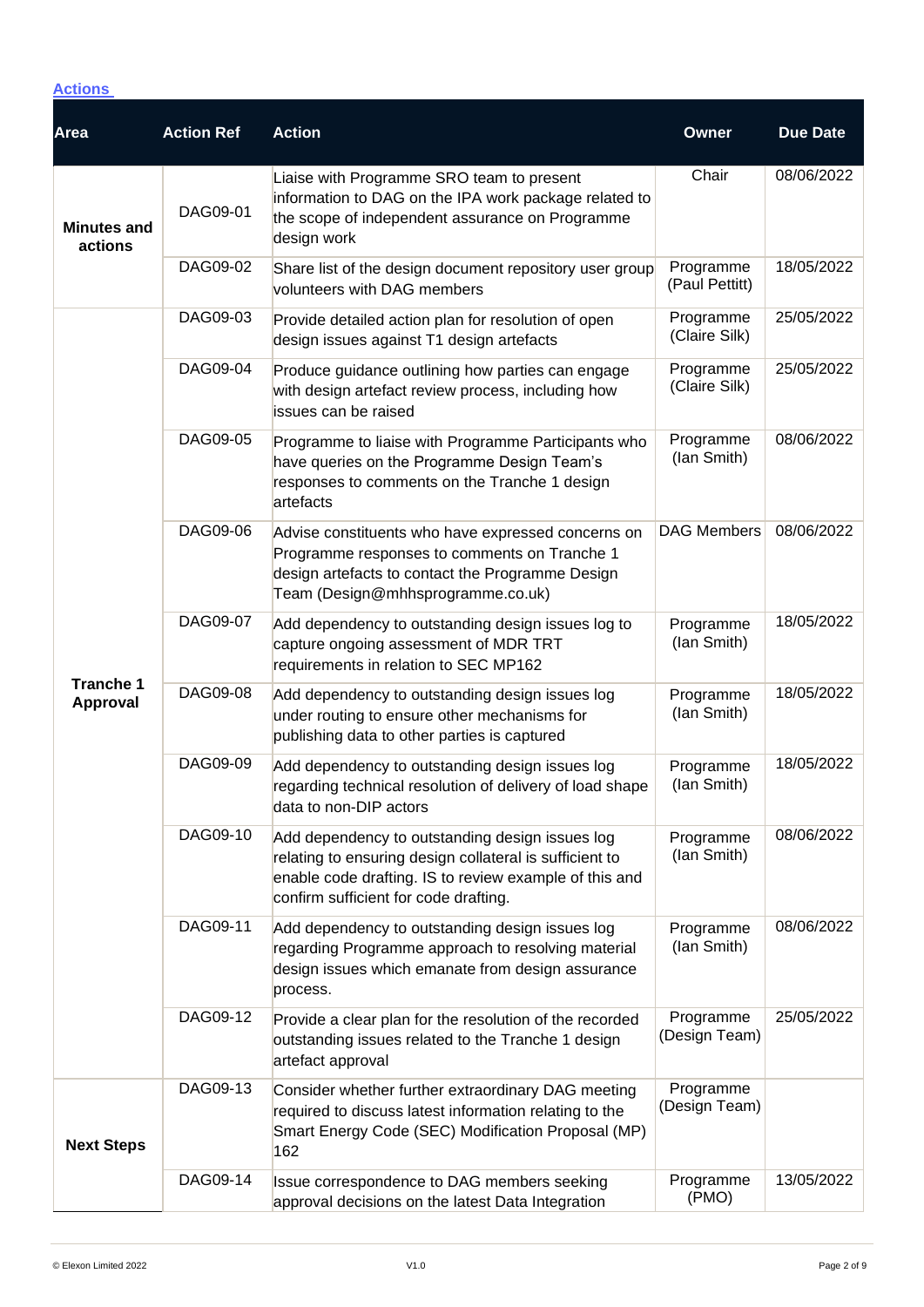|                 |          | Platform (DIP) Functional Specification and Non-<br>Functional Requirements document, and approval of<br>the Consequential Change Implementation Advisory<br>Group (CCIAG) draft Terms of Reference, and seeking<br>comments on the code drafting principles provided by<br>the Cross Code Advisory Group (CCAG) |                          |            |
|-----------------|----------|------------------------------------------------------------------------------------------------------------------------------------------------------------------------------------------------------------------------------------------------------------------------------------------------------------------|--------------------------|------------|
|                 | DAG09-15 | Review length forward DAG meetings to ensure<br>sufficient time to discuss all agenda items                                                                                                                                                                                                                      | Programme<br>(PMO)       | 13/05/2022 |
| <b>Previous</b> | DAG06-01 | Review alignment between related MPAN modifications<br>and design subgroup                                                                                                                                                                                                                                       | Programme<br>(lan Smith) | 08/06/2022 |
| Meeting(s)      | DAG08-02 | Issue call for agenda items or discussion topics prior to<br>mobilisation of CCIAG                                                                                                                                                                                                                               | Programme<br>(PMO)       | 08/06/2022 |

#### **Decisions**

| <b>Area</b>    | Dec Ref    | <b>Decision</b>                                                    |
|----------------|------------|--------------------------------------------------------------------|
| <b>Minutes</b> | DAG-DEC-20 | Minutes of meetings held 13 April 2022 approved, with no comments. |
| Tranche 1      | DAG-DEC-21 | Tranche 1 design artefacts conditionally approved                  |

#### **RAID items discussed/raised**

| <b>RAID</b> area | <b>Description</b> |
|------------------|--------------------|
| None             |                    |

#### **Minutes**

# **1. Welcome and Introductions**

The Chair welcome attendees to the meeting and provided an overview of the meeting agenda and objectives.

## **2. Minutes and actions**

The group approved the minutes of the DAG meeting held 13 April 2022 with no comments.

## **DECISION DAG-DEC-20: Minutes of DAG meeting held 13 April 2022 approved**

FM provided an overview of the outstanding actions, updates for which can be found within the [meeting papers.](https://mhhsprogramme-production-cdn.s3.eu-west-2.amazonaws.com/wp-content/uploads/2022/04/06124839/MHHS-DEL351-DAG-13-April-2022-v1.0.pdf)

DAG04-03 to be discussed as an agenda item today.

DAG06-01 IS confirmed internal conversations ongoing and would update CH accordingly.

DAG08-04 CH asked if DAG have a route into SECAS in the same way that SECAS has a route into MHHS. FM confirmed that MHHS has representation at the SECAS working group. JA added there is a weekly call with SECAS for which the MHHS rep for SECAS Working Group is also in attendance.

DAG08-07 CH asked when DAG will see the design assurance measures from the IPA. JA believed the SRO team are agreeing the work package with the IPA now and DAG should see this. CB clarified the work packages have been drafted and are currently being reviewed by Ofgem. They are mostly a formalisation of the original contract and there is no objection to having these shared.

**ACTION DAG09-01: Chair to liaise with Programme SRO team to present information to DAG on the IPA work package related to the scope of independent assurance on Programme design work**

IS recognised there are engagement sessions being planned post-M5 and once this is clarified this will be communicated. JA added the intention of this action is to provide clarity on this planning activity. CH noted main concern was having the confidence in the assurance that changes post-M5 will be picked up and there is a process to follow for this. IS said any uncertainty with the design post baseline would be noted and called out. There will be a mechanism to capture these elements and communicate these to PPs. CH noted it is worth discussing when DAG comes to Tranche 1 approval later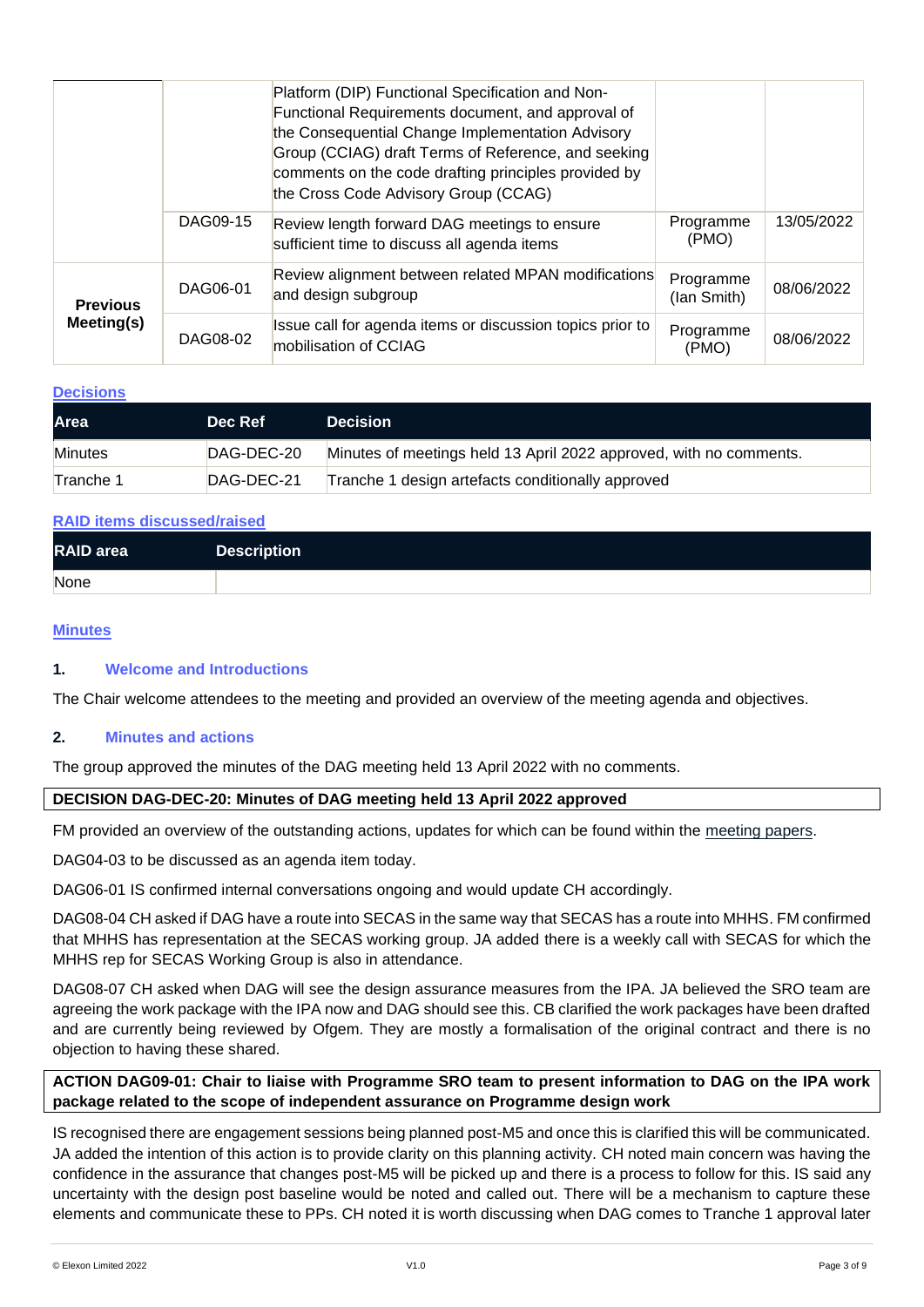today. JA noted from attendance at BPRWG the design team needs to be clear about any open design issues and the actions that will be taken to close these design issues.

DT noted some iDNOs found the design approval (timeline) a bit squeezed. iDNO members on the L4 groups felt they did not have much time to respond to design docs, and where comments have been rejected, they feel there is not adequate scope to challenge these. JA thanked DT for this contribution and said this would be covered at the Tranche 1 approval later.

DAG08-08 PP thanked DAG members for volunteering and noted this activity had already begun. GE asked how many volunteers there were. PP responded around ten. GE asked for a list, as some groups may wish to join but are conscious of duplicating viewpoints.

# **ACTION DAG09-02: Programme to share list of the design document repository user group volunteers with DAG members**

# **3. Governance Group Updates**

FM provided updates from the level 2 and 3 MHHS governance groups, including the Programme Steering Group (PSG), the Cross Code Advisory Group (CCAG), and the Testing and Migration Advisory Group (TMAG).

# **PSG**

Attendees were advised MHHS Programme Change Request (CR) 001, which moves the M5 programme milestone relating to the release of the detailed design baseline to July 2022, had been approved by Ofgem.

The group were also advised that CR006, which updates the DAG Terms of Reference in accordance with updates previously agreed at DAG, was also approved and the outputs will be incorporated into an updated MHHS Programme Governance Framework document.

# **CCAG**

CR003, which seeks to move the M6 and M7 programme milestones relating to the delivery of code drafting and enactment of statutory powers by Ofgem, was approved by the CCAG. The change has now been submitted to Ofgem for approval, with a response anticipated no sooner than 18 May 2022.

CCAG have produced a series of code drafting principles to help guide the code drafting process, which is anticipated to last nine to ten months. The CCAG have request the principles are reviewed by DAG to enable the incorporation of any suggested additions or amendments (see ACTION DAG09-13).

The CCAG have commenced discussion on the governance of the Data Service Provider (DSP) role and have identified a need to consider whether use of term DSP under the MHHS Programme may cause confusion with the role of the same name within Data Communication Company (DCC) processes.

# **TMAG**

The first version of the E2E Testing and integration Strategy has been released. Similarly, the first version of the Test Data Strategy is due to be released following approval by TMAG in the coming weeks. Both documents will subject to further changes as the Programme progresses.

New testing working groups are due to be established in the coming months in addition to the existing Data Working Group (DWG) and Migration Working Group (MWG). Parties will be provided with at least one month's notice and notice will be published in the Programme newsletter 'The Clock' as well as being emailed to those on the TMAG, DWG, and MWG distribution lists.

# **4. Tranche 1 Approval**

IS outlined that DAG are asked to conditionally approve the Tranche 1 (T1) design artefacts following review by the Business Process and Requirements Working Group (BPRWG). IS advised there has been analysis of the comments received during review by the DAG and BPRWG and an outstanding design issues log has been created to track any matters which cannot be immediately resolved and to ensure these are addressed. IS stated the T1 design artefacts have been subject to Programme assurance measures and are considered sufficiently stable to allow conditional approval. Where there are changes required to these conditionally approved documents as part of the resolution of any outstanding issues these will be updated in the design issues log so there is a clear trail of updates to the design documents. JA clarified this will be the process for all tranche reviews.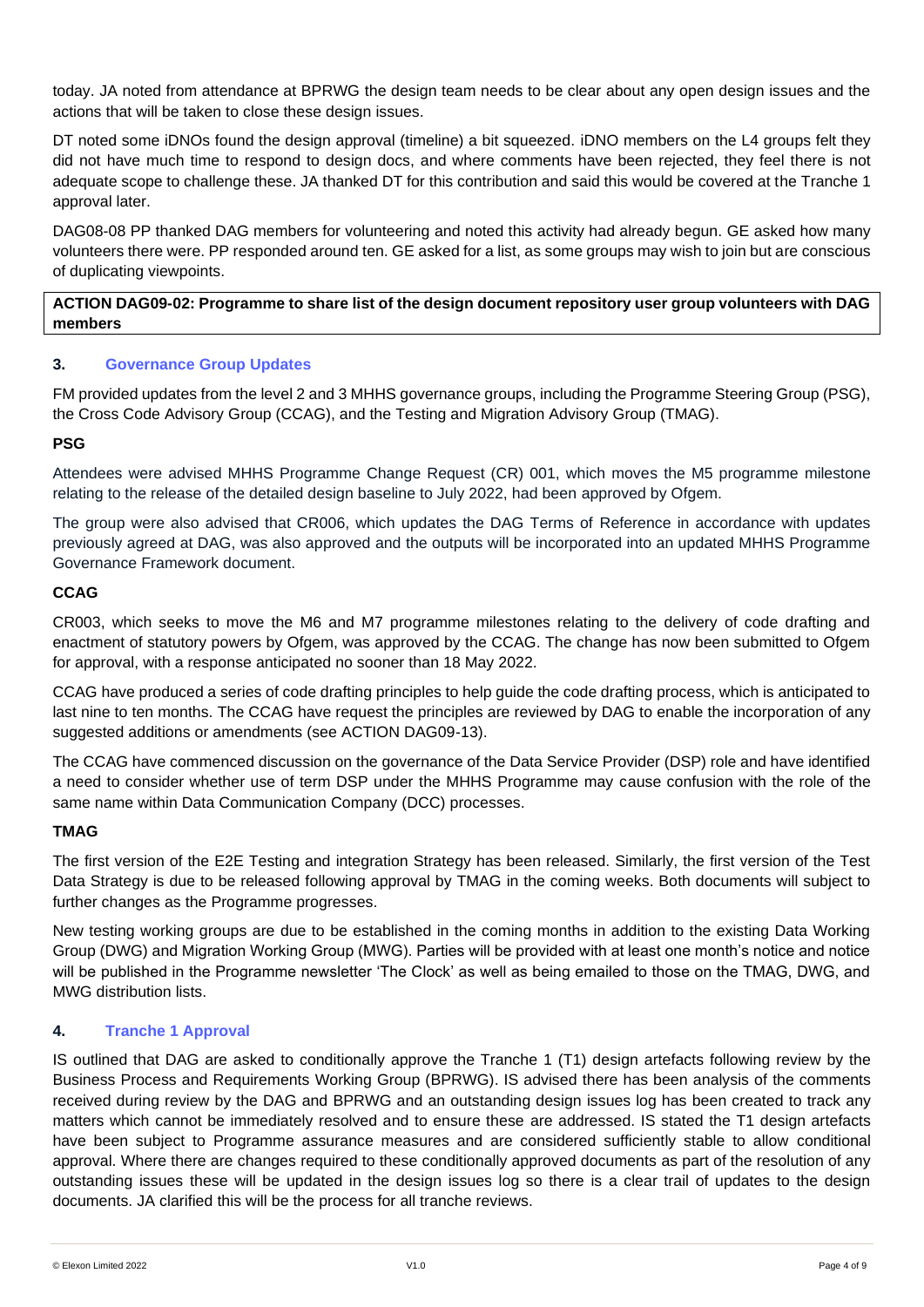# **T1 Issues Resolution Process**

CH queried how this process would work, advising they would like to see an issues resolution plan and information that sets out how any new issues or any updates to the T1 documents will be incorporated and approved. Without this, CH believed it would be difficult to understand what conditional approval means in this context. IS replied that in terms of conditional approval, the principle at play is a recognition there is a level of stability within the artefacts that enables them to be conditionally approved subject to the resolution of outstanding issues. IS advised many of the outstanding issues related to matters which are yet to be decided and for which a resolution will only be possible once further review tranches are completed. Similarly, there are outstanding issues which will require assessment and recommendations from design working groups before a resolution can be confirmed. IS gave the example of comments received regarding the D0142 flow, stating it is not fit for purpose and should be replaced. This would require a new interface within the Data Integration Platform (DIP) and will require discussion at design working groups and subgroups regarding new interface design. Another example related to RMP status and the need to ensure MHHS processes are aligned against the RMP status held in the registration service systems. This would require a desk-based reconciliation exercise and potential changes to validation rules, as well as explicit definition of the outcomes to be achieved, and as such cannot be immediately resolved. IS stated that issues are logged and being tracked, with resolution actions planned. Notwithstanding the need to resolve outstanding matters such as this, the T1 artefacts are sufficiently stable to enable conditional approval and allow design work to progress according to the Ofgem-set timetable.

CH reiterated their wish to see a clear process for the management and resolution of outstanding issues. The Programme Design Team provided a diagram with a high level view of the process and proposed a standing agenda item for future DAG meetings where specific sections of artefacts that have been conditionally approved are change marked to highlight any amendments associated with resolution of a given issue. CS went on to highlight there will be a tracking log of any conditionally approved documents which then records any changes as part of issues resolution or as a result of review of the end-to-end design. The Programme Design Team will publish the upcoming tranche review dates and DAG approval meetings next week and will feed discussion material on the resolution of issues into the BRPWG.

# **ACTION DAG09-03: Programme to provide detailed action plan for resolution of open design issues against T1 design artefacts**

The Chair confirmed any changes to the T1 design artefacts would not require a formal programme change request prior to the release of the detailed design baseline. Any changes required post-baseline will require a formal change request and supporting evidence.

GS advised they were struggling with how the Level 4 working groups and Programme are interacting with participants, and they find the portal difficult to navigate and engage with unless direct hyperlinks are provided. GS wanted the outstanding issues log to be a live document with clear action owners detailing which group(s) (where appropriate) are working on resolutions to the outstanding issues. CS advised MHHS Portal links will be embedded in the design artefact tracker to provide a quick link to the outstanding issues and resolution information.

DT noted feedback from one of their constituents that they had provided comments at BPRWG review stage, but some comments were rejected. In the constituent's mind, the comment was misinterpreted, but there was no clear pathway for responding to the rejection. CS noted there is a process for this, but perhaps it has not been adequately communicated. If a party disagrees with any comment responses, they can come directly to the design mailbox, [design@mhhsprogramme.co.uk,](mailto:design@mhhsprogramme.co.uk) and this will be addressed by the Design Team. The Design Team would then assess the next course of action e.g. whether a change was needed to the design artefact, discussion a L4 sub-group, etc.

# **ACTION DAG09-04: Programme to produce guidance outlining how parties can engage with design artefact review process, including how issues can be raised**

DT and GS highlighted feedback they had received from St Clements, who provide the registration service, that despite comments provided, DAG had approved processes which St Clements felt were not workable or were not addressed to their satisfaction. As St Clements are not members of Level 3 governance groups such as DAG, they felt there was not an adequate route to highlight this. The Chair outlined that an industry participant can reach out for clarification directly from the Programme Design Team. Where any party feels a comment has not been addressed, or an outstanding matter not added to the outstanding issues log, the Chair encouraged parties to raise this directly with the Programme Design Team. IS confirmed they had received and read GS's email relating to this matter and noted the specific query from St Clements had been recorded in the issues log for further consideration, and in this regard, the comments are acknowledged and will be accounted for.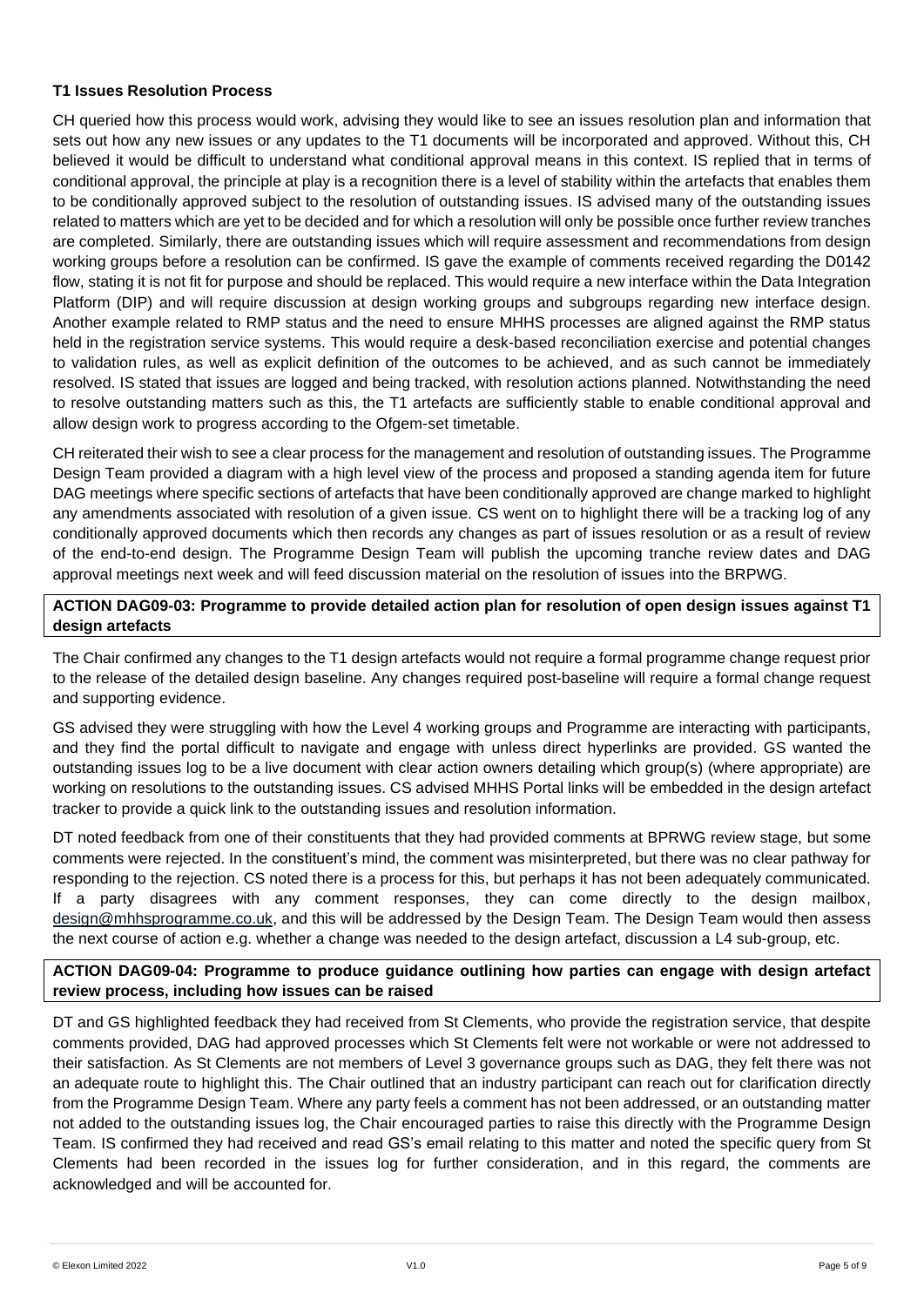# **ACTION DAG09-05: Programme to liaise with Programme Participants who have queries on the Programme Design Team's responses to comments on the Tranche 1 design artefacts**

DT relayed feedback from St Clements that essential comments are not easily provided as they are blocked from attending Programme meetings. AM, as the Programme's Governance Manager, confirmed St Clements have attended Level 4 design working groups (and provided valued expert input) and subgroups and are not blocked from attending Level 2 or Level 3 meetings. If they identify an issue that needs their technical expertise, they can contact the Chair of the meeting to request attendance. AM further noted the matter of whether St Clements should hold a constituency seat at Programme governance meetings had been discussed with them previously. The conclusion was they are a party who are capable of being represented by their constituency representative which is a position that has been communicated to St Clements and accepted. GS stated they do not believe St Clements are accepting of this and whilst they may acknowledge this position, they do not necessarily agree with it. DT asked if there was scope for St Clements to join DAG as an observer. The Chair confirmed they are open to this and encouraged parties to request this if they feel the attendance of other industry parties would be beneficial.

MH felt that several of their comments on the T1 artefacts had not been sufficiently addressed via updates to the documents and could not see the comments recorded within the outstanding issues log. MH also queried the timelines for the resolution of outstanding issues, expressing nervousness over the potentially tight timeframes from conditional approval to resolution, and finalisation of the artefacts. IS advised issues resolution would progress alongside other ongoing design work, and updates provided on resolutions through the outstanding issues log. Where any material changes are required to design artefacts to resolve a given issue, the artefact will be submitted again for approval in a subsequent review tranche.

# **T1 Assurance**

IS outlined the assurance undertaken by the Programme Design Assurance Team, the outcome of which was that no substantive design gaps, or concerns had been identified in the T1 artefacts. MH felt there were some gaps which may be resolved in future artefact tranches. PP expressed the Programme Design Assurance Team considers the T1 documents are sufficiently stable to be considered capable of conditional approval, subject to the resolution of any outstanding issues.

SC suggested some of this assurance work should be done ahead of the future design tranche approvals. PP confirmed this has been started already for future tranches. Some of the Tranche 3 (T3) documents have already been reviewed by the assurance team, and feedback provided to the Design Team, with the aim of mitigating future comments or issues. The Chair clarified the intention is for the Design Team to provide design artefacts to the Design Assurance Team ahead of their submission to the BPRWG for review. SC confirmed this was what they were suggesting.

MH asked how conditional approval works with regards to potential future changes to the documents and the storage of the documents in the design document repository. PP noted changes could come about following the release of the future trances and in relation to the resolution of outstanding issues. From a design assurance point of view, the aim is to resolve as quickly as possible issues or other matters that do not have a material impact on the overall design. Any changes would be reviewed the Design Team or DAG as required. It was confirmed that any material changes to documents or process diagrams emanating from issues resolution, design assurance, or the movement of diagrams from Microsoft Visio to the design document repository would be approved via DAG or the Design Team as appropriate. MH expressed concern that issues which may arise from design assurance may not be represented in the information presented to DAG as part of the current request for conditional approval.

IS reiterated the view of the Design Team is there is a high level of stability and a log to record and manage issues both for T1 and future Tranches. The Design Team have not uncovered anything that substantively alters the design at this point. MH noted they had provided comments for which they were still awaiting a response, and explained they felt they were being asked to conditionally approve the T1 artefacts based on IS' responses to their comments, which they not yet seen. IS responded the Design Team would reach out to MH to reconcile any concerns they may have (see ACTION DAG09-05).

The Chair confirmed later review tranches (T3 and T4) will have design assurance carried out as part of the review process ahead of going to BPRWG, to improve the quality of these documents. For T1 and T2 there is an element of catch up here but the comments from the Design Assurance Team have not indicated substantive change may be required to the documents.

The Chair suggested a clear feedback loop to be established between the commenters on documents and the Design Team. IS noted this is what the design team aims to establish as part of the review process. Where any party feels there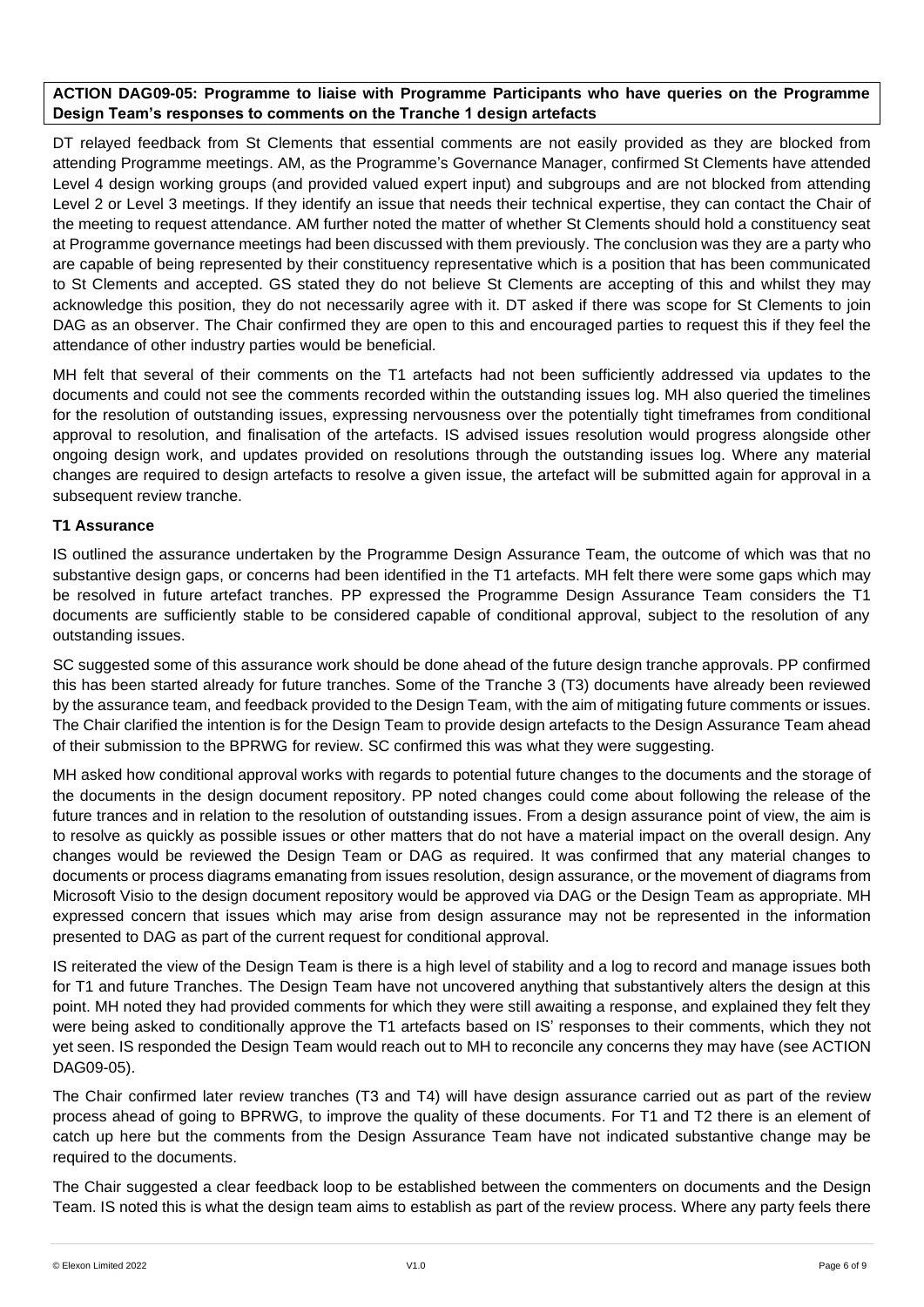are unsatisfactory responses to comments, this needs to be addressed by the Design Team though requires the commenters to reach out in such instances.

**ACTION DAG09-06: DAG members to advise constituents who have expressed concerns on Programme responses to comments on Tranche 1 design artefacts to contact the Programme Design Team [\(Design@mhhsprogramme.co.uk\)](mailto:Design@mhhsprogramme.co.uk)**

### **Code Drafting Considerations**

SC expressed concerns over whether the design artefacts would be of adequate quality and detail to enable legal text drafting for industry codes, stating the T1 artefacts alone are not sufficient to enable code drafting. The Programme Design Team agreed code drafting could not be fully undertaken based on the T1 artefacts alone and explained the outputs of T2-4 approval would be required to enable this. IS agreed code could not be drafted based on the T1 artefacts and process maps, and the point at which this would be possible would be after the approval of subsequent document tranches. It was noted this has been raised as a Programme risk by both the CCAG and Elexon and was something that would be included in the exit criteria to be applied to the completion of the M5 milestone.

SC asked whether future document updates, upon which the requested conditional approval is based, may include unaddressed comments that were not currently on the outstanding issues log, or that did not naturally fit on the issues log. IS agreed these needed to be logged and could result in changes if these are necessary. The Chair noted one area of dependency related to the Operational Choreography work. SC suggested this was a key area of work as part of the T1 conditional approval.

#### **Review of Dependencies**

The group reviewed the dependencies noted by the Design Team alongside the outstanding issues log. Several new dependencies were suggested, and the Programme took actions to add these to the log. A summary is provided below:

- Open design issues will include any updates following resolution of any specific comments where parties believe their comments not resolved to their satisfaction
- Change to Load Shaping Service non-functional requirement on settlement period duration
- Approval of interfaces is on data items only
- Add dependency relating to the ongoing assessment of Meter Data Retrieval service Target Response Times requirements relating to Smart Energy Code Modification Proposal 162
- Add dependency under 'routing' to ensure alternative mechanisms for publishing data to parties who will not be required to use the Data Integration Platform (DIP) are captured
- Add dependency regarding technical resolution for requirement to deliver of load shape data to non-DIP users
- Add dependency relating to requirement that design collateral is adequate to enable code drafting
- Add dependency regarding Programme approach required to resolve material design issues which emanate from the design assurance process

**ACTION DAG09-07: Programme to add dependency to outstanding design issues log to capture ongoing assessment of MDR TRT requirements in relation to SEC MP162**

**ACTION DAG09-08: Programme to add dependency to outstanding design issues log under routing to ensure other mechanisms for publishing data to other parties is captured**

**ACTION DAG09-09: Programme to add dependency to outstanding design issues log regarding technical resolution of delivery of load shape data to non-DIP actors**

**ACTION DAG09-10: Programme to add dependency to outstanding design issues log relating to ensuring design collateral is sufficient to enable code drafting. IS to review example of this and confirm sufficient for code drafting**

**ACTION DAG09-11: Programme to add dependency to outstanding design issues log regarding Programme approach to resolving material design issues which emanate from design assurance process**

#### **Conditional Approval**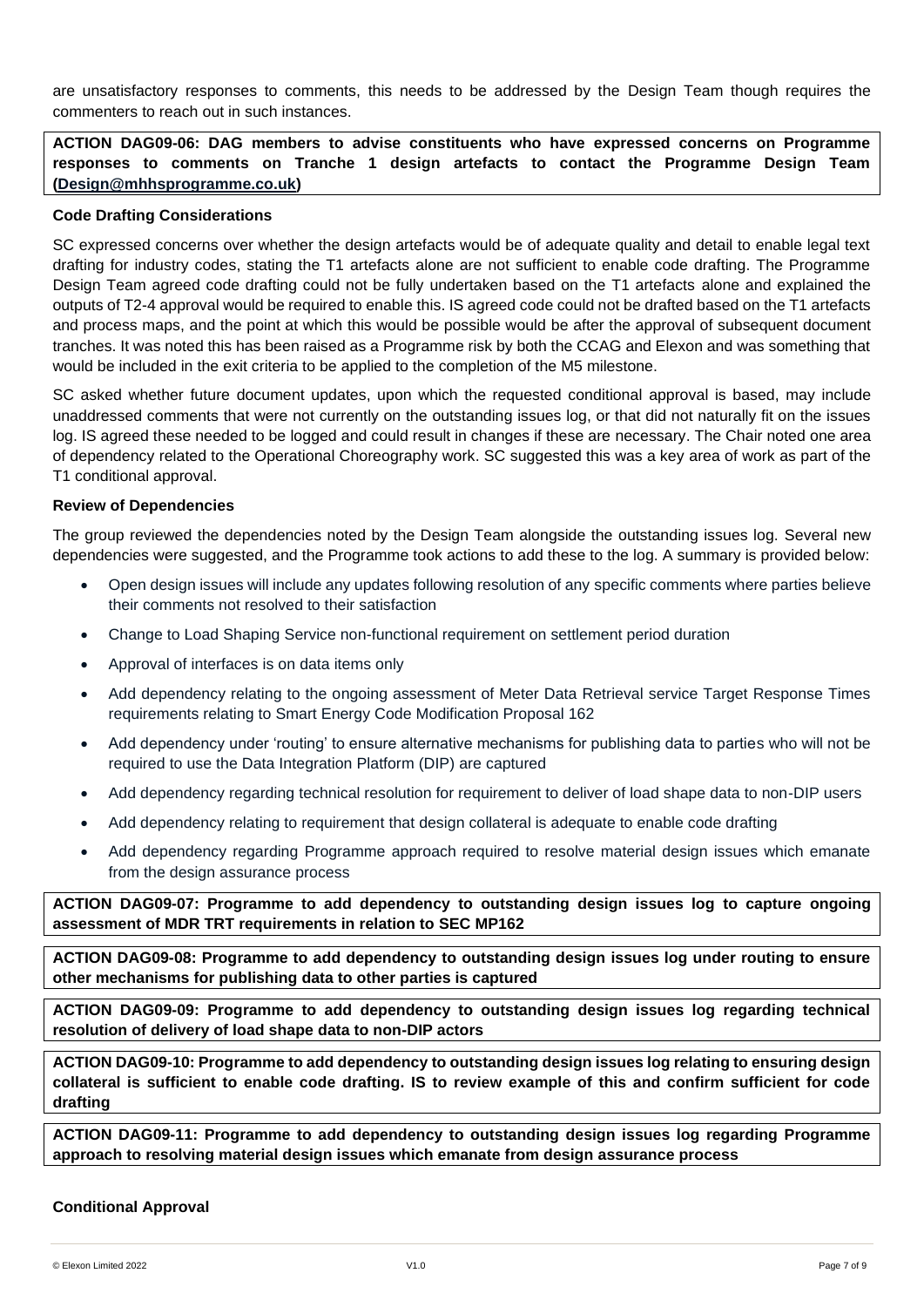The Chair invited the DAG to provide their recommendations on conditional approval of the T1 design artefacts.

GS stated they feel forced to approve the documents to chase deadlines and noted a substantial list of issues come with conditional approval. As a result, GS did not feel able to recommend approval per se but would accept approval if required.

CH felt it was important to get design right, and the perspective of their constituency is there are still quite a number of issues to be resolved and matters on governance to be addressed. As a result, they are not comfortable recommending approval before understanding the detail of how issues are resolved.

MH stated they were happy to approve based on what was discussed and on the condition that responses to outstanding comments do not result in significant change to T1 artefacts.

SC felt similarly to GS, and was happy to approve, acknowledging it may be necessary to recommend approval to ensure deadlines are met but felt it may not be wise to recommend approval given the issues discussed.

DT felt this decision is being rushed to meet the timeline and there should be more clarification around how everything is managed before approval can be recommended.

KL agreed to conditional approval, noting the concerns of the DAG members and stated if there was a detailed plan to resolve the issues then DAG may be better placed to offer a recommendation for conditional approval.

SS asked whether DAG need to soften the 'approval' sought at this meeting, and whether DAG should rephrase to say the documents are being baselined subject to changes as issues are addressed. The Chair advised the purpose of the conditional approval is to say the design is substantially robust recognising the open design issues.

GSi provided an observation they would like to have seen this feedback to look at whether any assumptions are incorrect and need a fuller addressment. GSi found it difficult to recommend approval based on level of issues outstanding and no clear view on their materiality. GSi further noted the process maps published in T1 are not sufficient to enable parties to commence build. IS responded that process maps are not intended to enable detailed build and the Design Team have tried to be precise in terms of outstanding issues. IS stated, regarding materiality, the overall volume of documentation in T1, and despite some agonising by the Design Team over outstanding issues, they found there was a huge amount of material that was non-contentious and wished members to consider that majority of T1 is stable and sufficient for approval.

GSi asked whether parties are expected to commence systems build from these artefacts. IS confirmed no, this was not expected until later artefacts release the necessary detail for this activity. GSi stated approval means different things, and as they cannot begin to identify build requirements, they cannot recommend approval.

The Chair summarised discussions and DAG concerns, and, noting the required timeframes and conditions to be attached, determined the T1 design artefacts should be conditionally approved, subject to the following points:

- The T1 design artefacts meet requirements of MHHS Target Operating Model (TOM) and Programme timetable
- Outstanding issues will be reviewed, with the Programme Design Team providing a response to each issue and ensuring a resolution plan is put into action.
- The resolution of outstanding issues do not require material change to the design
- The T1 artefacts will be amended and brought back for DAG decision where agreed dependencies are resolved once further information is made available in future design artefact review tranches (list of dependencies amended by DAG at this meeting)
- Future amendments will not include material changes to the design
- The Programme Design Team will provide a resolution approach for all current and potential future issues

In accordance with powers conferred on the DAG Chair by the Programme Governance Framework, the T1 design artefacts were conditionally approved subject to the above points.

**ACTION DAG09-12: Programme to provide a clear plan for the resolution of the recorded outstanding issues related to the Tranche 1 design artefact approval**

## **DECISION DAG-DEC-21: Tranche 1 design artefacts conditionally approved**

## **5. Summary and next steps**

The Chair noted several other agenda items which the Dag had not been able to cover given the discussions on T1 approval and recommended any matters for approval are carried out by correspondence ex-committee.